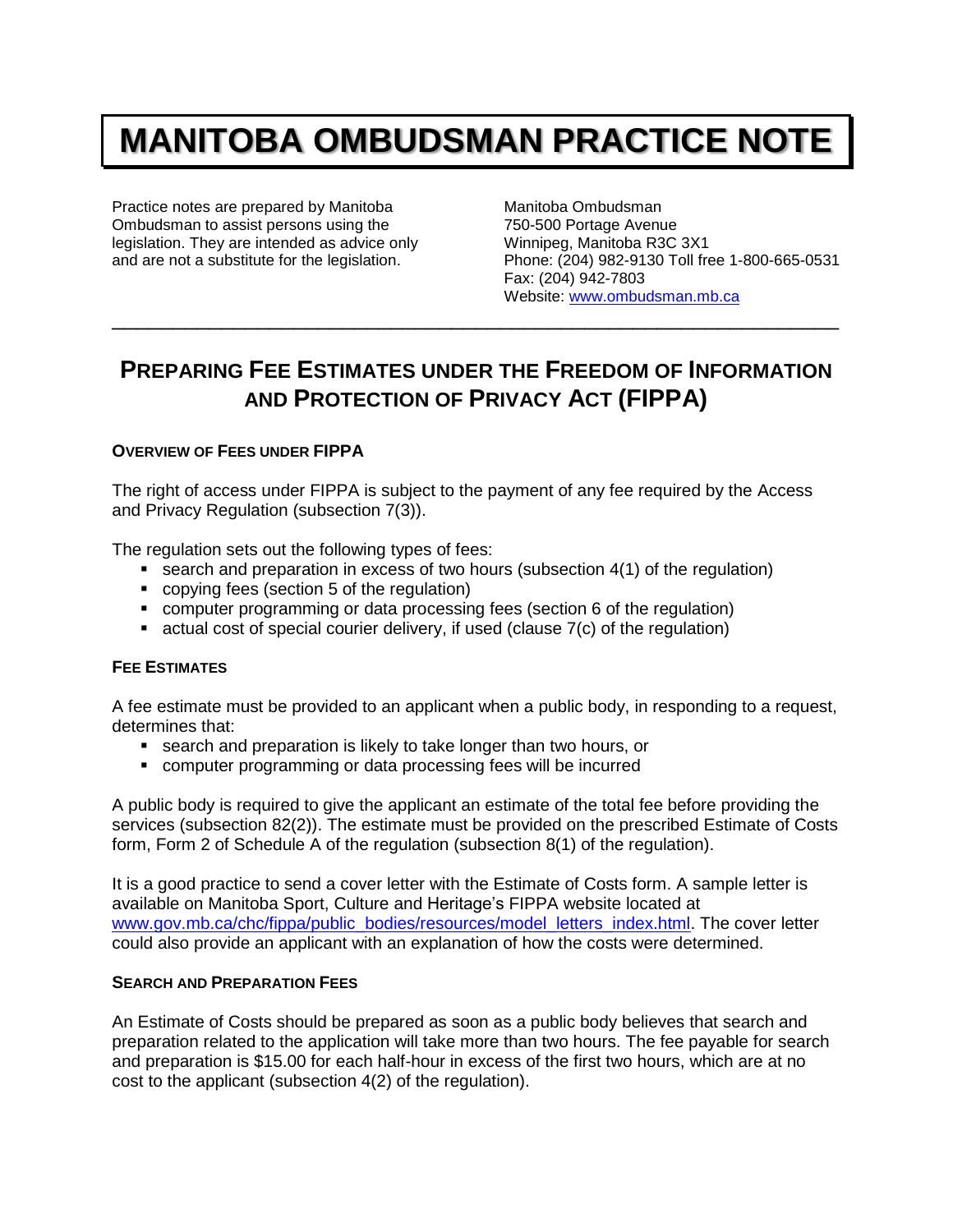The activities for which search and preparation fees may be charged are not specified in FIPPA.

# **Activities that are Not Chargeable**

Subsection 4(3) of the regulation states that a fee estimate cannot include time spent on the following activities:

- **transferring an application to another public body**
- **Part Preparing a fee estimate**
- **•** reviewing the responsive records to determine whether any exceptions to disclosure apply, prior to any severing of the records
- copying records supplied to the applicant
- **Permet preparing an explanation of the records under subsection 14(2)**

Additionally, time is not chargeable for consulting about the request within or outside of the public body, including consulting with legal counsel for the public body.

# **Activities that are Chargeable**

In our opinion, time is chargeable for the following search and preparation activities:

Search to locate requested records:

- **•** reviewing file lists or systems to determine the location of responsive records
- **qathering records or retrieving records from storage**
- **EXAMINIOUS** examining files to locate responsive records

Preparation of responsive records:

- copying the original records to have a working copy or copies
- severing the records by obscuring the excepted information and noting the specific provisions on the severed records

# **COMPUTER PROGRAMMING OR DATA PROCESSING FEES**

The Estimate of Costs form is also used when a public body needs to use computer programming or incurs data processing costs in responding to an application. Section 6 of the regulation sets out the amount of these fees, as follows:

- \$10.00 for each fifteen minutes of internal programming or data processing
- the actual cost of external programming or data processing incurred by the public body.

In some instances, data processing or computer programming may be required to produce the requested information. This could involve, for example, the inputting of data into an electronic database, creating an electronic record of information, manipulation of information stored in a computer database or writing a computer program so that the particular information requested can be retrieved.

### **TIPS FOR ESTIMATING TIME**

- Ensure that only chargeable activities are included in the estimate.
- **•** Determine the best approach to calculate how much time may be needed (this will need to be determined on a case-by-case basis).
- Whenever possible, estimate time based on a sample of the records.